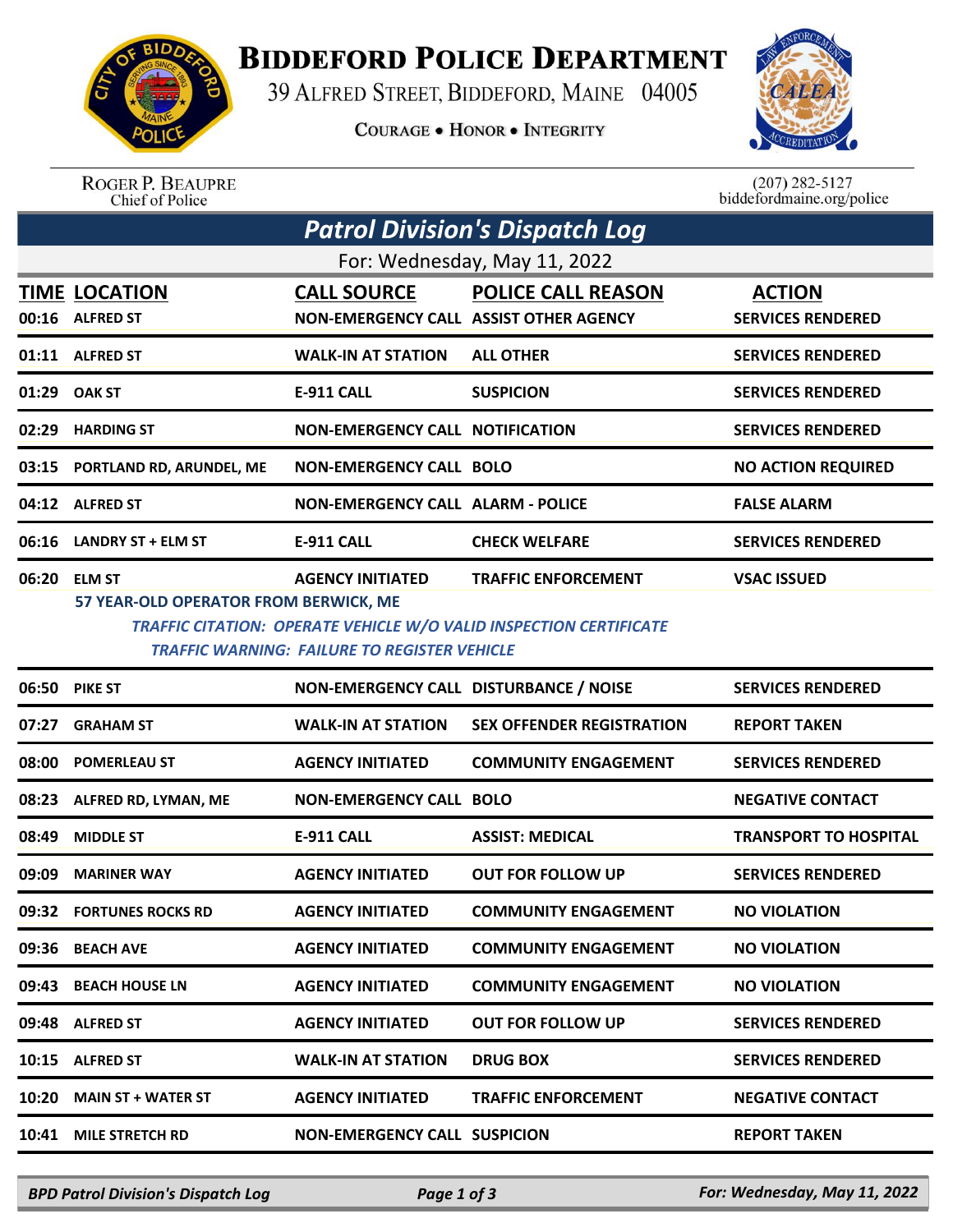|       | <b>TIME LOCATION</b>                                                         | <b>CALL SOURCE</b>                                                        | <b>POLICE CALL REASON</b>                       | <b>ACTION</b>             |
|-------|------------------------------------------------------------------------------|---------------------------------------------------------------------------|-------------------------------------------------|---------------------------|
| 10:44 | <b>MAY ST + ALFRED ST</b>                                                    | <b>NON-EMERGENCY CALL BOLO</b>                                            |                                                 | <b>NEGATIVE CONTACT</b>   |
| 11:00 | <b>HARDING ST</b>                                                            | <b>AGENCY INITIATED</b>                                                   | <b>OUT FOR FOLLOW UP</b>                        | <b>NEGATIVE CONTACT</b>   |
| 11:12 | <b>WEST POINT LN</b>                                                         |                                                                           | NON-EMERGENCY CALL ASSIST OTHER AGENCY 30A BOLO | <b>NEGATIVE CONTACT</b>   |
| 11:50 | <b>PROSPECT ST</b>                                                           | NON-EMERGENCY CALL ANIMAL COMPLAINT                                       |                                                 | <b>SERVICES RENDERED</b>  |
| 11:55 | <b>ALFRED ST</b>                                                             | <b>WALK-IN AT STATION</b>                                                 | <b>WARRANT ARREST</b>                           | <b>SERVICES RENDERED</b>  |
| 12:15 | <b>ELM ST + SOUTH ST</b>                                                     | NON-EMERGENCY CALL ANIMAL COMPLAINT                                       |                                                 | <b>SERVICES RENDERED</b>  |
| 12:16 | <b>ALFRED ST</b>                                                             | <b>NON-EMERGENCY CALL SUSPICION</b>                                       |                                                 | <b>NEGATIVE CONTACT</b>   |
| 12:45 | <b>GREEN ST</b>                                                              | NON-EMERGENCY CALL PARKING COMPLAINT                                      |                                                 | <b>VEHICLE TOWED</b>      |
| 13:58 | <b>FORTUNES ROCKS RD</b>                                                     | <b>AGENCY INITIATED</b>                                                   | <b>COMMUNITY ENGAGEMENT</b>                     | <b>NO VIOLATION</b>       |
| 14:01 | <b>BEACH AVE</b>                                                             | <b>AGENCY INITIATED</b>                                                   | <b>COMMUNITY ENGAGEMENT</b>                     | <b>SERVICES RENDERED</b>  |
| 14:17 | <b>BEACH HOUSE LN</b>                                                        | <b>AGENCY INITIATED</b>                                                   | <b>COMMUNITY ENGAGEMENT</b>                     | <b>SERVICES RENDERED</b>  |
| 15:25 | <b>VICTORY LN</b>                                                            | <b>E-911 CALL</b>                                                         | <b>ALL OTHER</b>                                | <b>NO ACTION REQUIRED</b> |
| 15:27 | <b>MAIN ST</b>                                                               | <b>AGENCY INITIATED</b>                                                   | <b>COMMUNITY ENGAGEMENT</b>                     | <b>NO VIOLATION</b>       |
| 15:29 | POOL ST                                                                      | <b>AGENCY INITIATED</b>                                                   | <b>TRAFFIC ENFORCEMENT</b>                      | <b>WARNING ISSUED</b>     |
| 15:33 | <b>SOUTH ST + WESTERN AVE</b><br><b>41 YEAR-OLD OPERATOR FROM GORHAM, ME</b> | <b>AGENCY INITIATED</b><br>TRAFFIC WARNING: SPEEDING 10-14 MPH OVER LIMIT | <b>TRAFFIC ENFORCEMENT</b>                      | <b>WARNING ISSUED</b>     |
| 15:37 | <b>BACON ST</b>                                                              | <b>AGENCY INITIATED</b>                                                   | <b>OUT FOR FOLLOW UP</b>                        | <b>SERVICES RENDERED</b>  |
| 15:43 | <b>WENTWORTH CT</b>                                                          | <b>WALK-IN AT STATION</b>                                                 | <b>ARTICLES LOST/FOUND</b>                      | <b>REPORT TAKEN</b>       |
| 15:49 | <b>WENTWORTH ST</b>                                                          |                                                                           | <b>NON-EMERGENCY CALL MENTAL ILLNESS CASES</b>  | <b>SERVICES RENDERED</b>  |
| 15:51 | <b>PRECOURT ST + BAKERS WAY</b>                                              | <b>AGENCY INITIATED</b>                                                   | <b>DISABLED VEHICLE</b>                         | <b>SERVICES RENDERED</b>  |
| 15:54 | <b>MAY ST</b>                                                                | <b>NON-EMERGENCY CALL SUSPICION</b>                                       |                                                 | <b>UNFOUNDED</b>          |
| 16:20 | <b>HILLS BEACH RD</b>                                                        | <b>NON-EMERGENCY CALL TRAFFIC DETAIL</b>                                  |                                                 | <b>SERVICES RENDERED</b>  |
| 16:27 | <b>GRANITE ST + WEST ST</b>                                                  | <b>NON-EMERGENCY CALL WEAPONS</b>                                         |                                                 | <b>NEGATIVE CONTACT</b>   |
| 16:37 | <b>LINCOLN ST</b>                                                            | E-911 CALL                                                                | ATTEMPTED/THREATENED SUICIDE REPORT TAKEN       |                           |
| 16:46 | <b>GEORGE ST</b>                                                             | <b>NON-EMERGENCY CALL JUVENILE OFFENSES</b>                               |                                                 | <b>SERVICES RENDERED</b>  |
| 16:53 | <b>ALFRED ST</b>                                                             | <b>WALK-IN AT STATION</b>                                                 | <b>INSPECTION PERMIT</b>                        | <b>SERVICES RENDERED</b>  |
| 16:55 | <b>WEST ST</b>                                                               | <b>NON-EMERGENCY CALL TRESPASSING</b>                                     |                                                 | <b>SERVICES RENDERED</b>  |
| 17:15 | <b>EMERY ST</b>                                                              | <b>WALK-IN AT STATION</b>                                                 | <b>ASSIST CITIZEN</b>                           | <b>NO ACTION REQUIRED</b> |
| 17:49 | <b>MAIN ST</b>                                                               |                                                                           | NON-EMERGENCY CALL SMOKE IN THE BUILDING        | <b>SERVICES RENDERED</b>  |